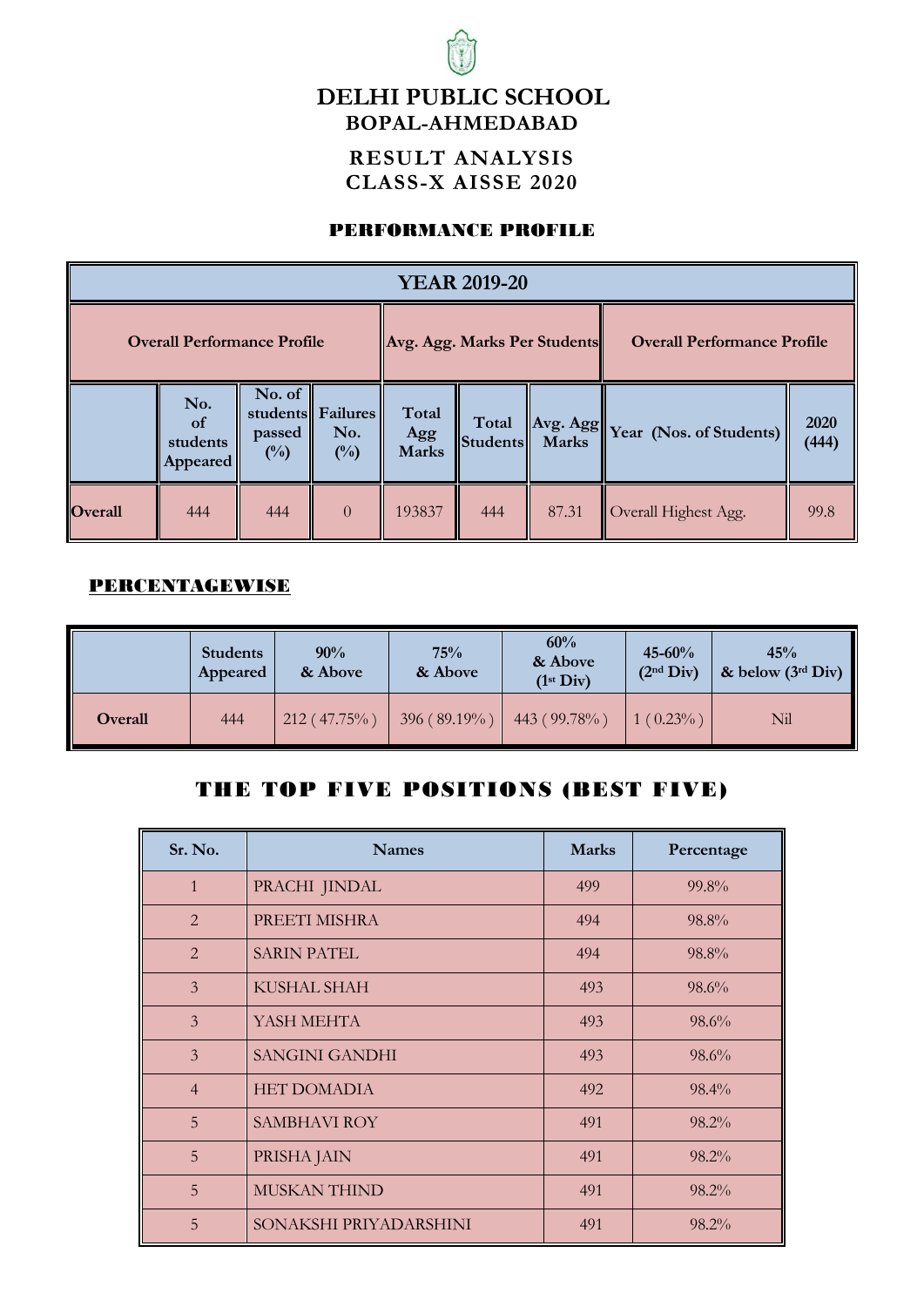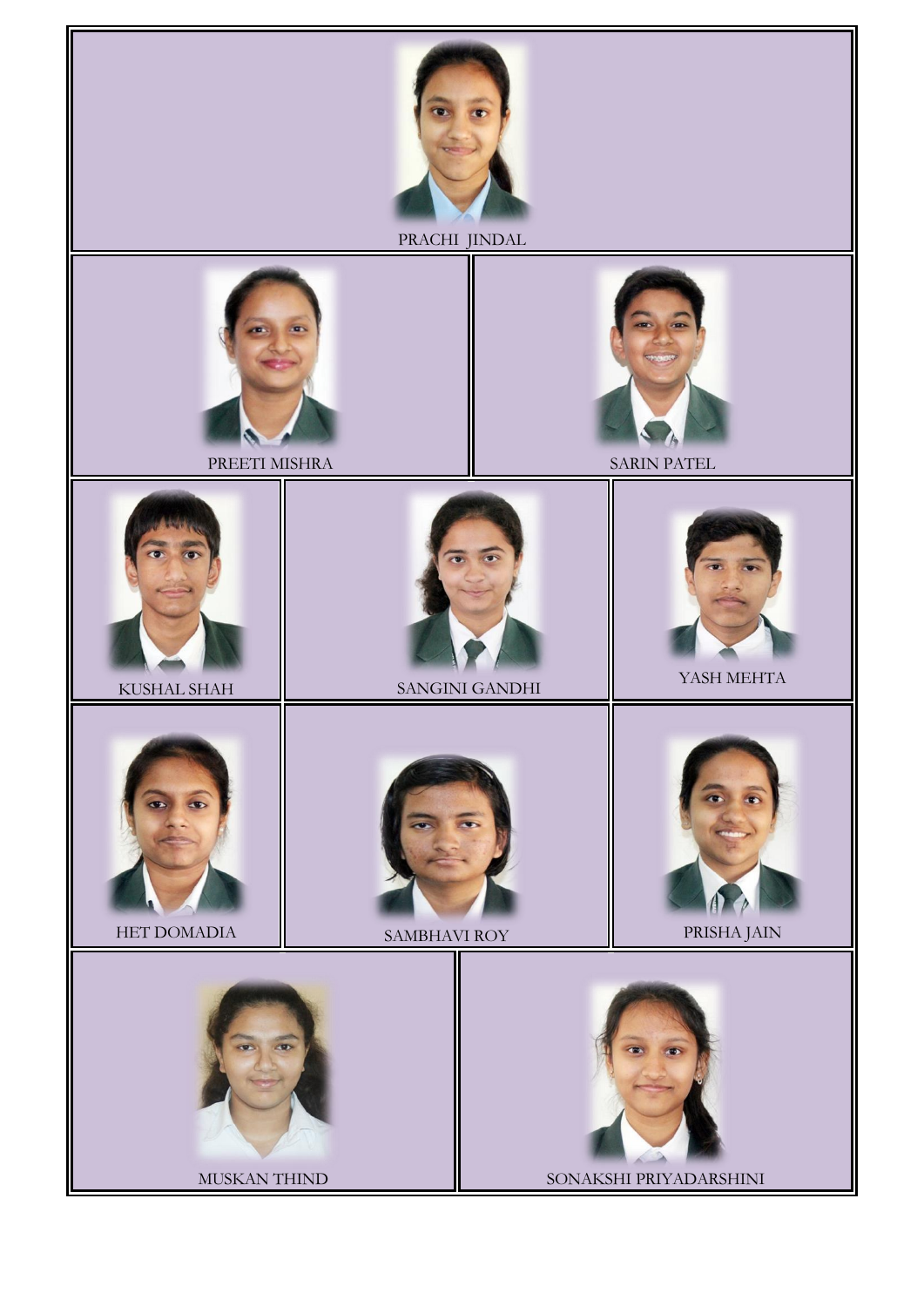# Perfect 100 Subjectwise

| Subject        | <b>Nos of Perfect</b><br><b>100</b> | <b>Name of Students</b>                                                                                                                                                                                                                                                                                                                                                                                                                                                                               |
|----------------|-------------------------------------|-------------------------------------------------------------------------------------------------------------------------------------------------------------------------------------------------------------------------------------------------------------------------------------------------------------------------------------------------------------------------------------------------------------------------------------------------------------------------------------------------------|
| English        | 6                                   | 1. Sarin Patel<br>2. Muskan Thind<br>3. Karen Chhaya<br>4. Anoushka Bharadwaj<br>5. Niyamita Saigal<br>6. Purav Shah                                                                                                                                                                                                                                                                                                                                                                                  |
| French         | $\overline{3}$                      | 1. Kushal Shah<br>2. Yash Mehta<br>3. Harsheeta Khandelwal                                                                                                                                                                                                                                                                                                                                                                                                                                            |
| Hindi          | $\mathbf{1}$                        | 1. Prachi Jindal                                                                                                                                                                                                                                                                                                                                                                                                                                                                                      |
| Sanskrit       | $\overline{2}$                      | 1. Vidhika Mangla<br>2. Preeti Mishra                                                                                                                                                                                                                                                                                                                                                                                                                                                                 |
| Social Science | $\overline{2}$                      | 1. Karan Ravani<br>2. Shruti Pandey                                                                                                                                                                                                                                                                                                                                                                                                                                                                   |
| Science        | $\overline{2}$                      | 1. Prachi Jindal<br>2. Vinisha Kankariya                                                                                                                                                                                                                                                                                                                                                                                                                                                              |
| Maths          | 39                                  | 1. Vishruti Solanki<br>2. Prachi Jindal<br>3. Kushal Shah<br>4. Het Dharmesh Domadia<br>5. Sambhavi Roy<br>6. Yash H Mehta<br>7. Prisha Jain<br>8. Preeti Himanshu Mishra<br>9. Vishwam Viral Parmar<br>10. Mokshkumar Rohit Jain<br>11. Kavya Bhojwani<br>12. Karan Rajiv Ravani<br>13. Snigdha Ghose<br>14. Amol Srivastava<br>15. Kleema Amitkumar Mehta<br>16. Muskan Thind<br>17. Mit Sandip Sheth<br>18. Sachin Hiren Trivedi<br>19. Deepta Ramachandran<br>20. Aayushi Das<br>21. Muskan Sahay |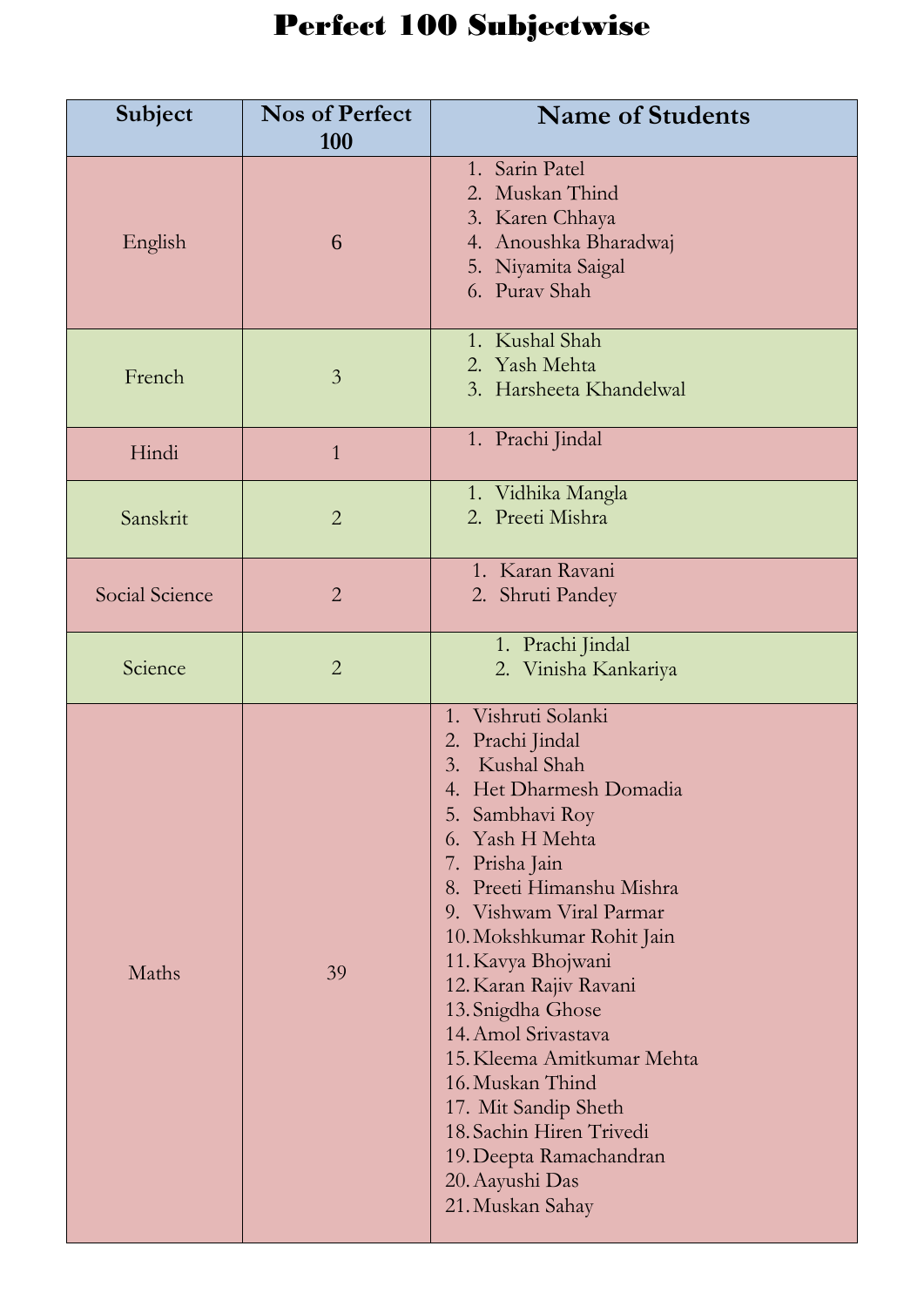|                           |    | 22. Dristi Singh<br>23. Vishakha Valkesh Prajapati<br>24. Meerav Gaurav Shah<br>25. Sidharth Jagan<br>26. Ritojyoti Chakrabarti<br>27. Sneha Saxena<br>28. Shubham Garg<br>29. Varun Sandeep Kachhwaha<br>30. Aditi Bathla<br>31. Sayantan Basu<br>32. Yasyasvi Raghuwanshi<br>33. Krisha Dharmesh Patel<br>34. Paridhi Karmakar<br>35. Tirth Dharmesh Patel<br>36. Mahir Utkarsh Joshi<br>37. Aashna Parag Sheth<br>38. Parita Jigar Thakkar<br>39. Jainam Parshva Jhaveri, |
|---------------------------|----|------------------------------------------------------------------------------------------------------------------------------------------------------------------------------------------------------------------------------------------------------------------------------------------------------------------------------------------------------------------------------------------------------------------------------------------------------------------------------|
| Information<br>Technology | 14 | 1. Prachi Jindal<br>Het Dharmesh Domadia<br>2.<br>3. Vidhika Mangla<br>4. Preeti Himanshu Mishra<br>5. Tanisha Sharm<br>6. Aashlesha Vaibhav Ratnaparkhi<br>Nihaar Neeraj Pahuja<br>7.<br>8. Yashaswi Jain<br>9. Meerav Gaurav Shah<br>10. Sneha Saxena<br>11. Nihal Shah<br>12. Mansi Manish Patel<br>13. Simon Santosh Samuel<br>14. Vyom Gaurav Chopra                                                                                                                    |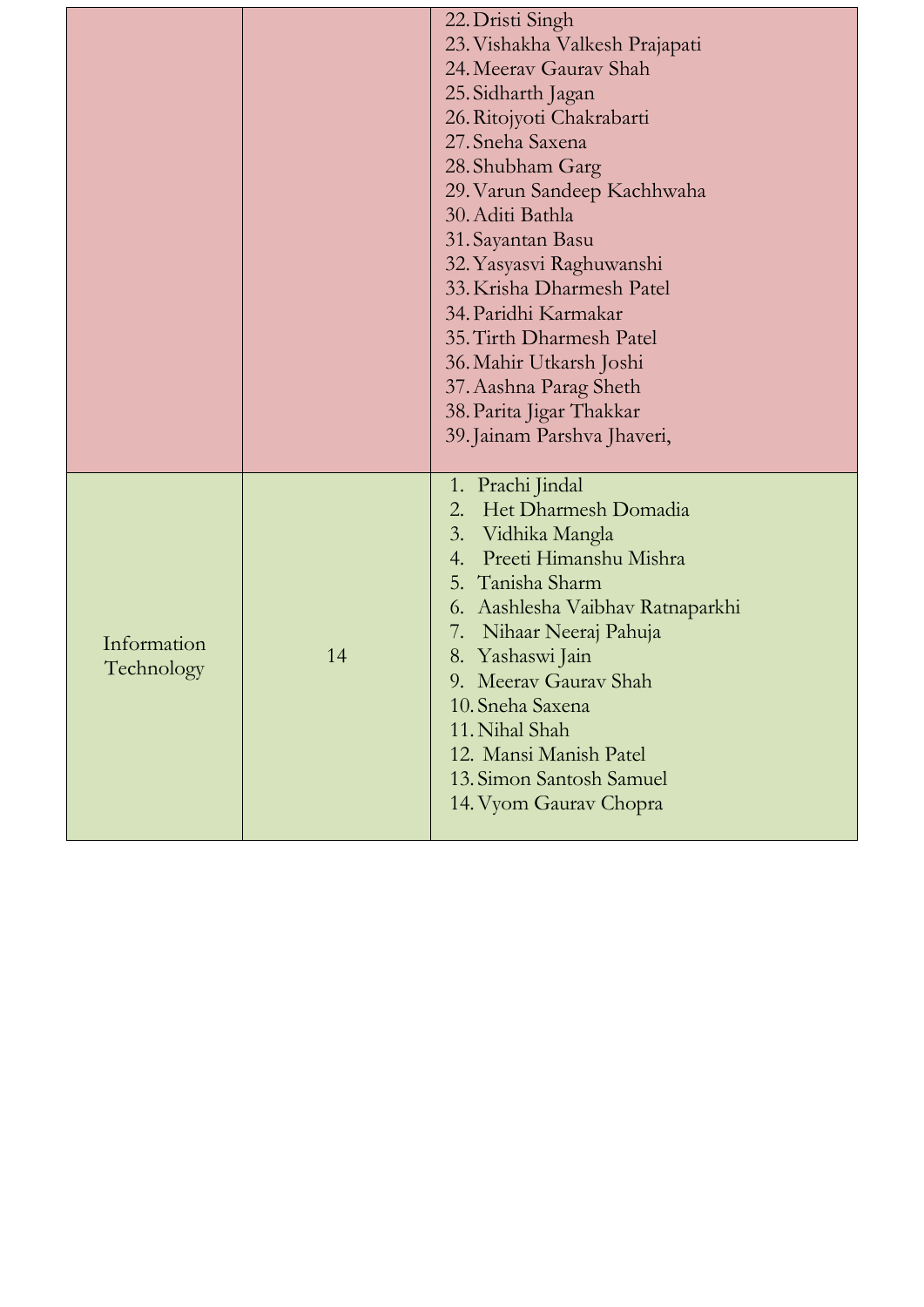|                                         | Appea<br>red                  | Highes                         | Lowest       | $A1 + A2$                    |                |                | <b>Distinctions</b> | Co<br>mpt                | Average<br><b>Marks</b> | Average<br><b>Marks</b> |
|-----------------------------------------|-------------------------------|--------------------------------|--------------|------------------------------|----------------|----------------|---------------------|--------------------------|-------------------------|-------------------------|
|                                         | No. of<br><b>Stude</b><br>nts | $t\frac{0}{6}$<br><b>Marks</b> | <b>Marks</b> | No.                          | $\frac{0}{0}$  | No.            | $\frac{0}{0}$       | No.                      | in $\%$                 | Above<br>90 %           |
| <b>ENGLISH</b>                          | 444                           | 100                            | 50           | $221 + 12$<br>$\overline{0}$ | 76.80          | 423            | 95.27               | $\overline{\phantom{a}}$ | 89.75                   | 61.71                   |
| MATHS (S)                               | 345                           | 100                            | 38           | $226 + 74$                   | 86.96          | 316            | 91.59               | $\equiv$                 | 90.74                   | 67.25                   |
| MATHS (B)                               | 85                            | 100                            | 38           | $13 + 15$                    | 32.94          | 37             | 43.53               | $\equiv$                 | 71.54                   | 16.47                   |
| <b>SCIENCE</b>                          | 437                           | 100                            | 40           | $187 + 10$<br>7              | 67.28          | 294            | 67.28               | $\overline{\phantom{a}}$ | 79.05                   | 29.75                   |
| <b>SOCIAL</b><br><b>SCIENCE</b>         | 436                           | 100                            | 42           | $159 + 98$                   | 58.94          | 372            | 85.32               | $\overline{\phantom{a}}$ | 86.61                   | 57.34                   |
| <b>SANSKRIT</b>                         | 39                            | 100                            | 68           | $12 + 16$                    | 71.79          | 32             | 82.05               | $\equiv$                 | 86.10                   | 46.15                   |
| <b>HINDI</b>                            | 233                           | 100                            | 47           | $17 + 25$                    | 18.03          | 161            | 69.10               | $\qquad \qquad -$        | 79.64                   | 18.03                   |
| <b>FRENCH</b>                           | 85                            | 100                            | 61           | $6 + 9$                      | 17.65          | 76             | 89.41               | $\overline{\phantom{a}}$ | 89.19                   | 57.65                   |
| <b>GUJARATI</b>                         | 81                            | 95                             | 53           | $1 + 3$                      | 4.94           | 55             | 67.90               |                          | 77.90                   | 6.17                    |
| I.T                                     | 432                           | 100                            | 58           | $146 + 12$<br>$\mathbf{1}$   | 61.81          | 404            | 93.52               |                          | 88.71                   | 53.70                   |
| <b>COMPUTER</b><br><b>APPLICATION</b>   | 12                            | 97                             | 73           | $1 + 0$                      | 8.33           | 10             | 83.33               | $\overline{\phantom{a}}$ | 84.00                   | 25.00                   |
| <b>HINDUSTANI</b><br><b>VOCAL MUSIC</b> | 6                             | 96                             | 73           | $2 + 2$                      | 66.67          | 5              | 83.33               | $\overline{\phantom{a}}$ | 88.67                   | 66.67                   |
| <b>HOME</b><br><b>SCIENCE</b>           | 9                             | 94                             | 40           | $1 + 0$                      | 11.11          | $\overline{2}$ | 22.22               | $\blacksquare$           | 63.56                   | 11.11                   |
| <b>PAINTING</b>                         | $8\,$                         | 92                             | 53           | $\boldsymbol{0}$             | $\overline{0}$ | 5              | 62.5                |                          | 77.38                   | 25.00                   |

### SUBJECTWISE PERFORMANCE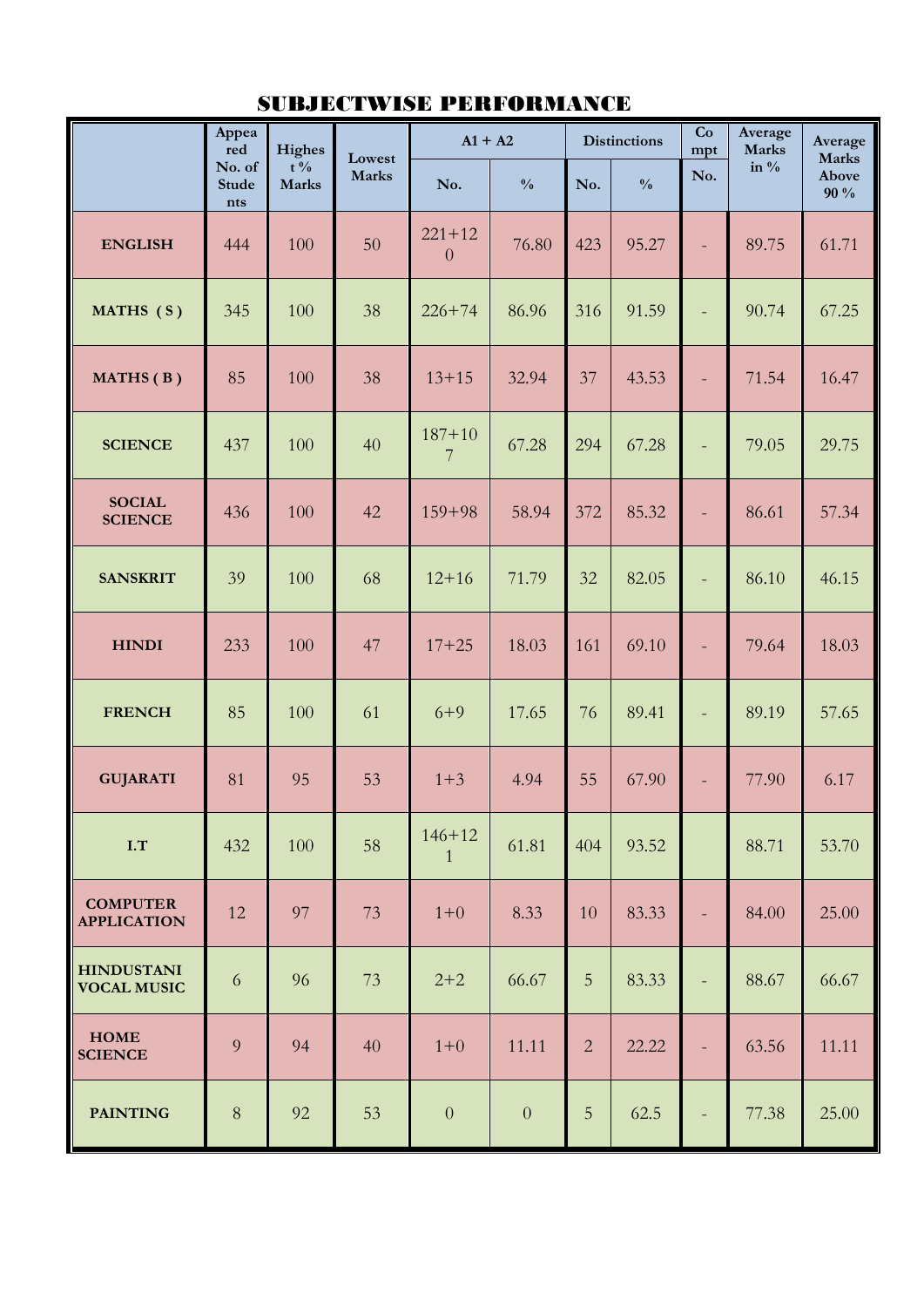| Sr. No.        | <b>Names</b>     | <b>Marks</b> | Percentage |
|----------------|------------------|--------------|------------|
| 1              | Janvi Kashyap    | 298          | $59.6\%$   |
| 2              | Gayatri Chauhan  | 304          | $60.8\%$   |
| $\overline{3}$ | Piyush Wadhwani  | 306          | $61.2\%$   |
|                | Shardul Bhandari | 308          | $61.6\%$   |
| 5              | Parth Narang     | 309          | $61.8\%$   |

## **AVERAGE DISTINCTIONS PER STUDENT**

**Total No. of Distinctions: = 1941**

**No. of Distinctions per student = 4.37**